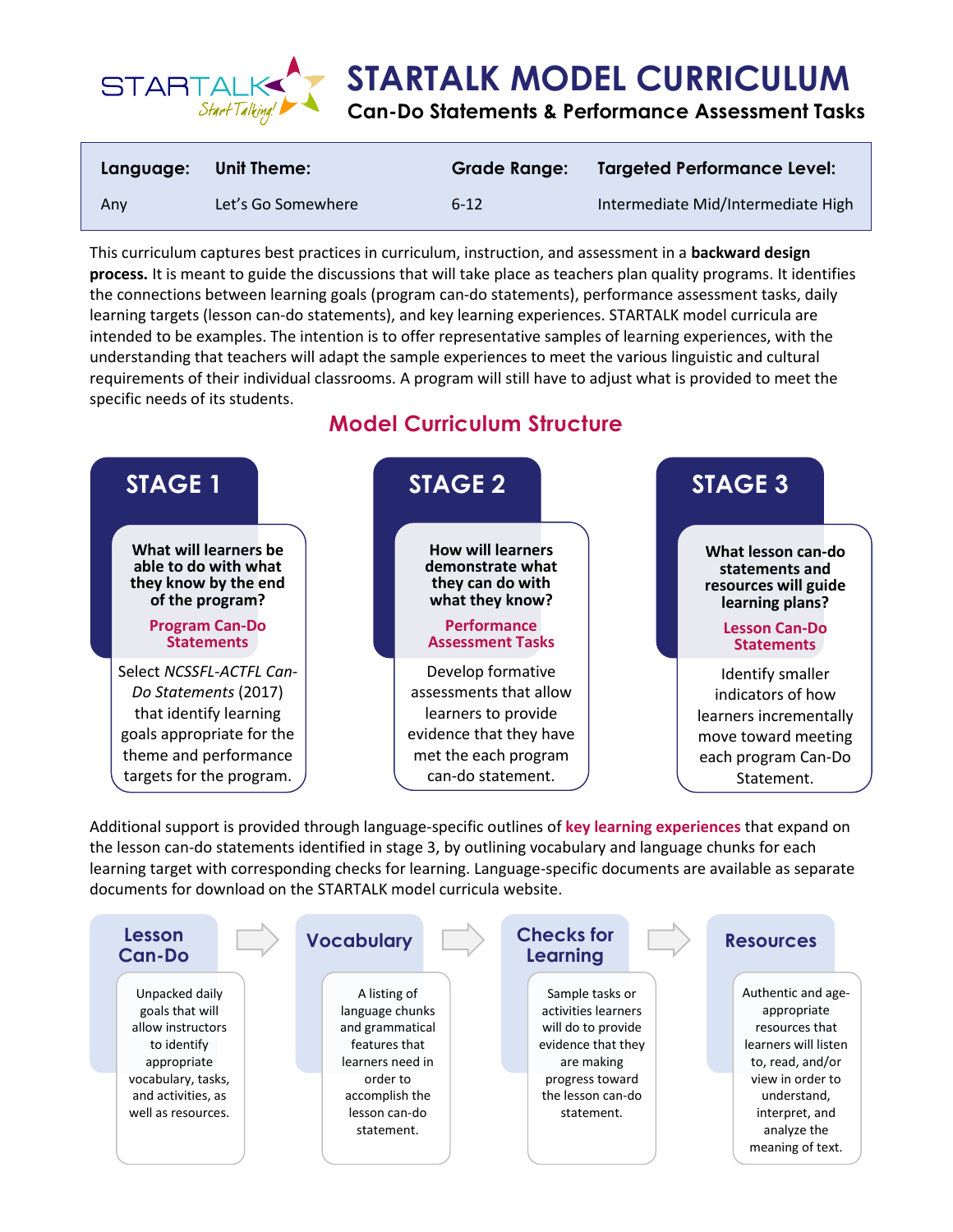# **STAGE 1**

# **What will learners be able to do with what they know by the end of the program?**

# **Curriculum Overview**

Students will explore authentic products and practices that relate to traveling to a country or region where the target language is spoken. They will plan virtual travel experiences to get to know different regions in the country and to investigate significant aspects of the country's culture. Before leaving on the trip, students will work together to investigate and identify significant and interesting cities, landmarks, historical artifacts, and recreational or volunteer activities that allow for both tourism and cultural exploration. Students will serve as regional "experts" and interact with each other to share information, insights, and advice about travel and cultural experiences in their particular regions. At the end of the program, students will use their language skills to share with their parents what they have learned about the region.

## **Daily Schedule**

A sample schedule is not shown here, since individual programs will have to adapt this curriculum to meet their needs. The model is designed for a program that lasts for 15 days and 90 hours.

## **Interpersonal Program Can-Do Statements**

How will learners interact and negotiate meaning in spoken or written conversations to share information, reactions, feelings, and opinions?

### **Performance Indicators**

*Taken from the NCSSFL-ACTFL Can-Do Statements.*

**Program Can-Do Statements** *Rewritten indicators specific to the program theme and appropriate for the age of the learners.*

#### **How will learners exchange information and ideas in conversations?**

*Intermediate Mid:* I can exchange information in conversations on familiar topics and some researched topics, creating sentences and series of sentences and asking a variety of follow-up questions.



1. I can ask and answer questions about what to see and do in various regions (e.g. significant and interesting landmarks, historical artifacts, and cultural, educational, recreational, and volunteer activities) and find out why each option is worth the time.

### **How will learners meet their needs or address situations in conversations?**

*Intermediate Mid:* I can interact with others to meet my needs in a variety of familiar situations, creating sentences and series of sentences and asking a variety of follow-up questions.



2. I can discuss unexpected experiences when traveling and compare how I and others dealt with these challenges and suggest ways to avoid such experiences in the future.

#### **How will learners express, react to, and support preferences and opinions in conversations?**

*Intermediate Mid:* I can exchange preferences, feelings, or opinions and provide basic advice on a variety of familiar topics, creating sentences and series of sentences and asking a variety of follow-up questions.

3. I can ask for and give advice about what to see and do in order to experience both tourist and cultural aspects of a particular region based on my travel preferences and the preferences of others and explain why I am making certain recommendations.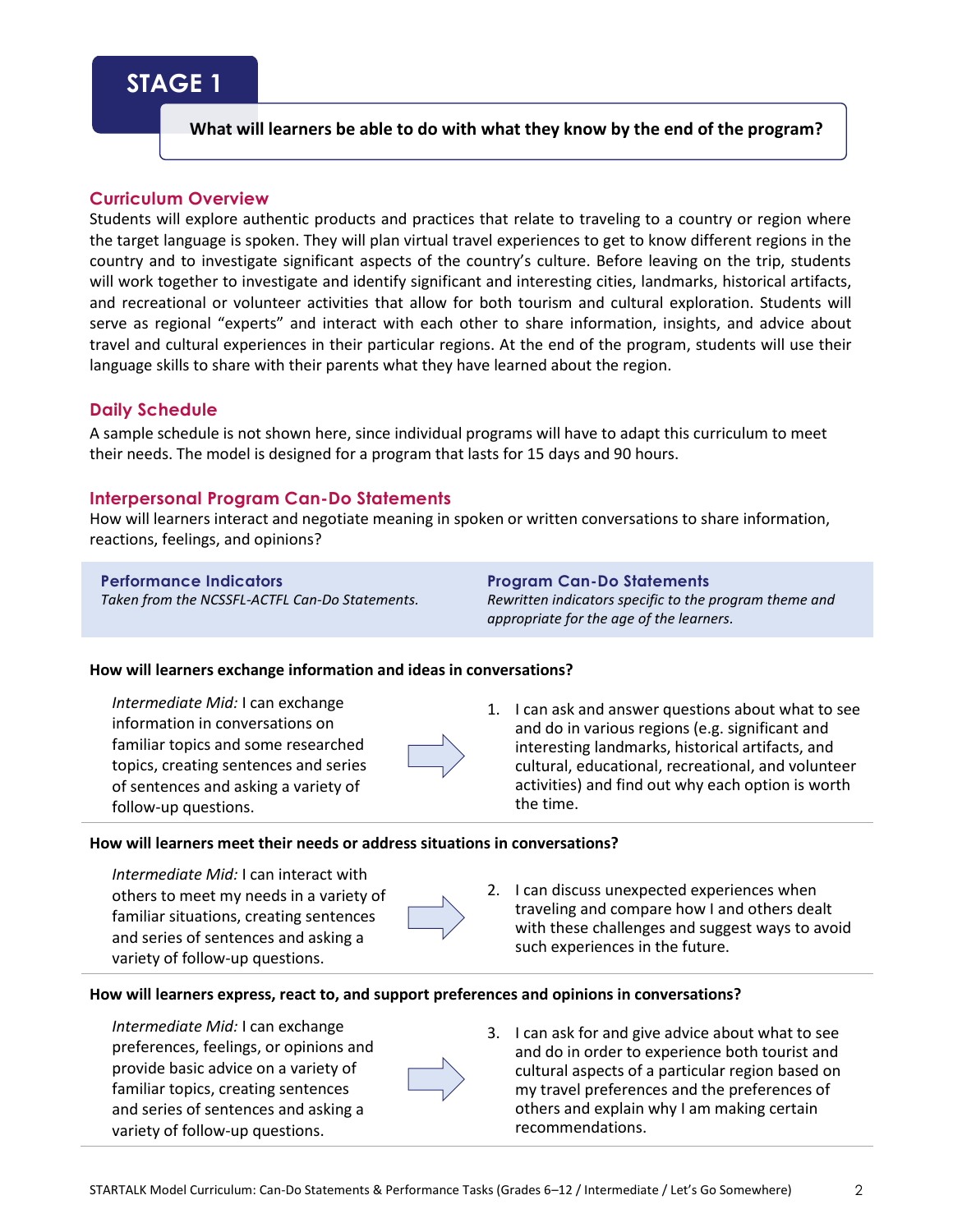# **Presentational Program Can-Do Statements**

How will learners present information, concepts, and ideas to inform, explain, persuade, and narrate on a variety of topics using appropriate media and adapting to various audiences of listeners, readers, or viewers?

### **Performance Indicators**

*Taken from the NCSSFL-ACTFL Can-Do Statements.*

### **Program Can-Do Statements**

*Rewritten indicators specific to the program theme and appropriate for the age of the learners.*

### **How will learners present information to narrate about their lives, experiences and events?**

*Intermediate High:* I can tell stories about school and community events and personal experiences, using a few short paragraphs, often across various time frames.

4. I can share personal stories about trips I have taken and want to take in the future, while reflecting on how travel experiences impact who I am and the perspectives I have about other people and places.

### **How will learners present information to give a preference, opinion or persuasive argument?**

*Intermediate High:* I can state my viewpoint on familiar or researched topics and provide reasons to support it, using a few short paragraphs, often across various time frames.



5. I can convince others that I have selected a travel experience that is ideally suited to my educational, cultural, or recreational interests, and give specific reasons for my choice.

#### **How will learners present information to inform, describe, or explain?**

*Intermediate High:* I can give detailed presentations on a variety of familiar topics and some concrete topics I have researched, using a few short paragraphs, often across various time frames.



6. I can explain what others must know and do in terms of pre-trip preparation, daily itineraries, and must-know customs and traditions so that others can have a successful travel experience.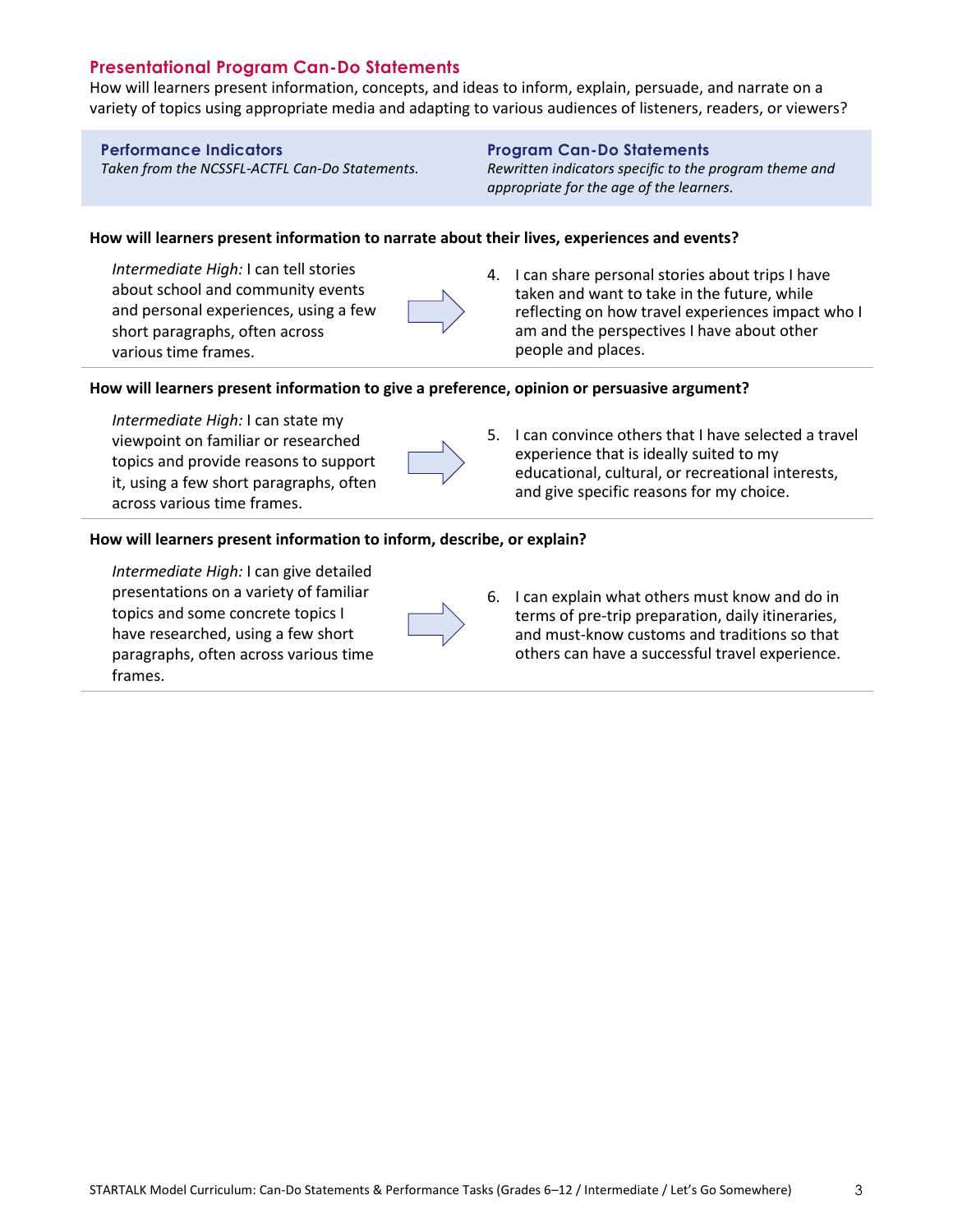# **STAGE 2**

## **How will learners demonstrate what they can do with what they know?**

## **Interpersonal Performance Assessment Tasks**

**Program Can-Do Statements** *Identified in stage 1 of the curriculum outlining the overall program outcomes.*

1. I can ask and answer questions about what to see and do in various regions (e.g. significant and interesting landmarks, historical artifacts, and cultural, educational, recreational, and volunteer activities) and find out why each option is worth the time. **Performance Assessment Tasks**

*Key tasks and formative assessments that allow learners to demonstrate they met the program can-do statement.*

The class is divided into four groups with each group selecting a different region. Each group will become an expert group on one region by researching what to see and do in the region and will be able to explain what is learned by engaging in different activities. Each group will create a concept map capturing the thinking of the group on what is worth seeing and doing, giving a couple of key details about each site or activity. The concept maps are posted, and individual group members take turns standing at their map to ask and answer questions. Students not standing at the concept map circulate to other groups asking and answering questions in order to determine 2 things they would want to do in each region, while jotting down basic information. Once all students have visited all concept maps, students create a quick visual of what they would do in each region. Then, they circulate to find a partner who is interested in seeing and doing the same things and report out what they and their partner want to do and why.

2. I can discuss unexpected experiences when traveling and compare how I and others dealt with these challenges and suggest ways to avoid such experiences in the future.



Students read about or watch a video that depicts an unexpected travel experience. They brainstorm things that have happened to them in the past or might have happened on a trip. They select an image to represent their real or imagined experience, or jot down a brief summary of it. They interview others in the class sharing details from their stories. As they talk with others, they make notes to group the stories – as funny, dangerous, costly, cultural misunderstandings, etc. Finally, two students pair up to determine how different experiences could have been avoided.

Students select images of travelers and invent a traveler profile that notes specific details about their traveler (e.g. age, interests, amount of time, budget, etc.). Each student then receives a completed profile card and plays the role of that traveler. Students work in small groups. The groups take turns interviewing one member who serves as a "traveler" and responds based on their profile card. The "traveler" answers questions about their travel preferences and asks questions to get more information about a destination. The other members of the group make note of the responses, ask follow-up or clarifying questions, and then work together to recommend a region for the traveler to visit and activities to do there. The original student agrees or disagrees with the collective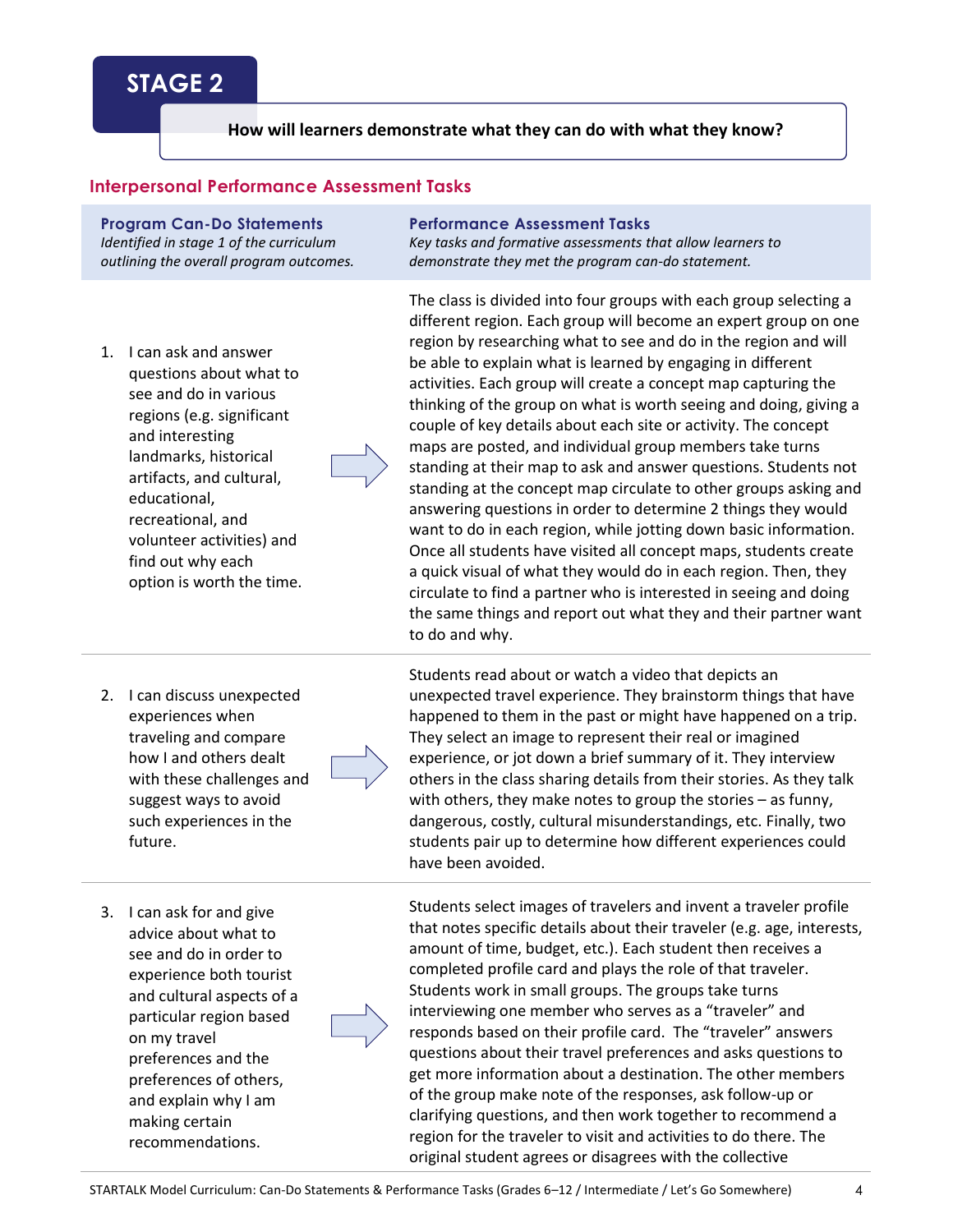recommendation, supporting their response. All students eventually get to be the "traveler".

#### **Presentational Performance Assessment Tasks**

**Program Can-Do Statements** *Identified in stage 1 of the curriculum outlining the overall program outcomes.*

- 4. I can share personal stories about trips I have taken and want to take in the future, while reflecting on how travel experiences impact who I am and the perspectives I have about other people and places.
- 5. I can convince others that I have selected a travel experience that is ideally suited to my educational, cultural, or recreational interests, and give specific reasons for my choice.
- 6. I can explain what others must know and do in terms of pre-trip preparation, daily itineraries, and mustknow customs and traditions so that others can have a successful travel experience.

#### **Performance Assessment Tasks**

*Key tasks and formative assessments that allow learners to demonstrate they met the program can-do statement.*

The school newspaper from each student's home school wants to take a broader perspective on opportunities available for students after they complete high school. It is soliciting articles that talk about what graduates might do during a gap year before entering college. Students share past travel experiences that detail the impact travel has had on their lives and then focus on the educational, cultural, and/or recreational benefits they would gain from traveling to a particular region of a country in which the target language is spoken during a gap year. Their articles are published on an online site entitled *The Benefits of Travel During a Gap Year*.

Students research and explore one region as they take a virtual trip to that region. During their travels, students maintain a blog or video blog, writing a blog post daily or posting a video weekly. The posts focus on the sites they visited, the cultural artifacts and practices they observed, and their experiences interacting with others or working as a volunteer. They reflect on the immediate impact of their experiences and how these experiences will affect them in the future.

Students work in groups according to the region they will visit. They interview native speakers about their personal experiences with travel in order to better understand how to be well prepared to travel. They research advice provided by travel professionals familiar with the region. Together, they create the top ten considerations for traveling or volunteering in their region. They present and explain the rationale for these considerations to the other students and native speakers and receive feedback on their choices. They then record and post their suggestions online.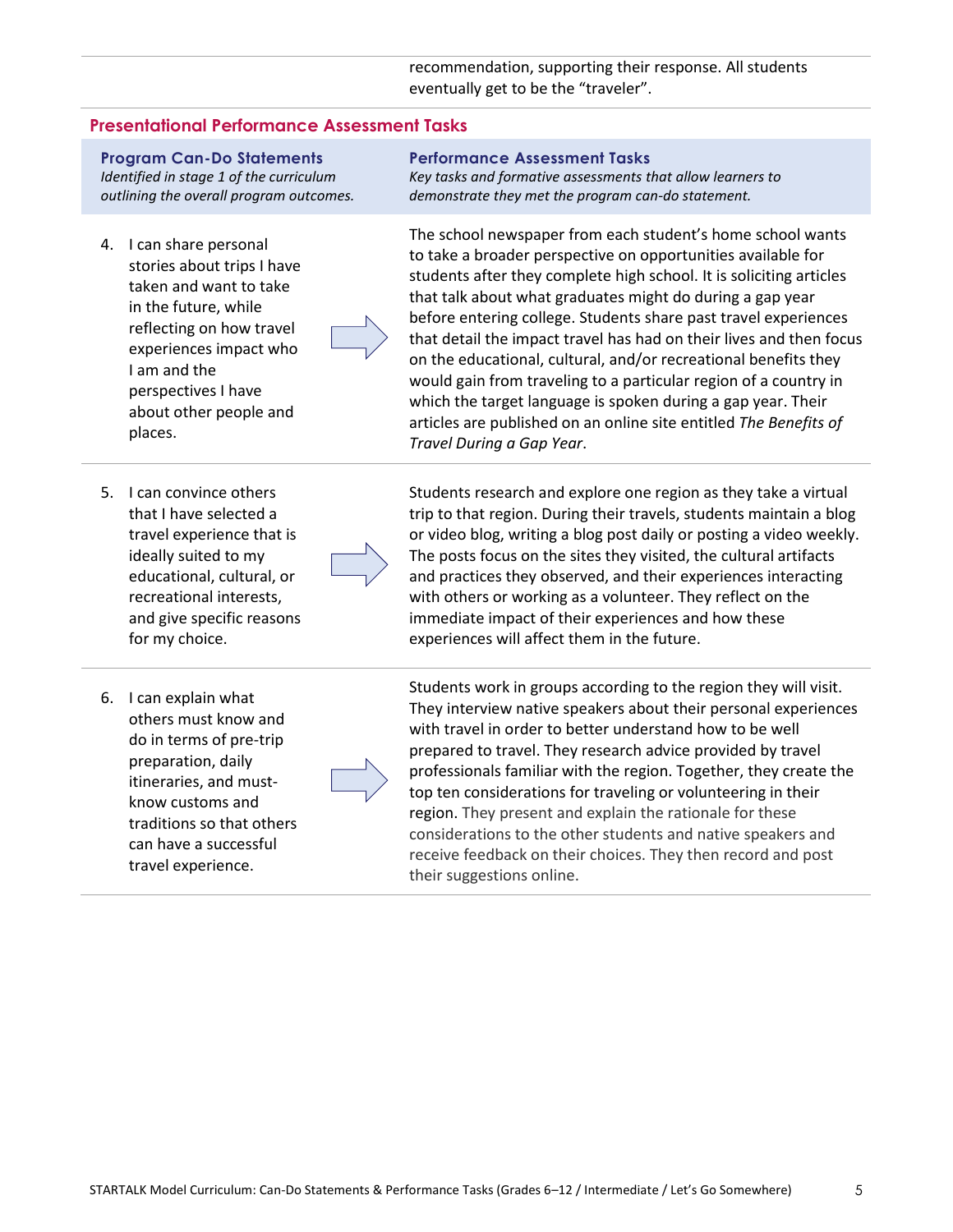# **STAGE 3**

## **What lesson can-do statements and resources will guide learning plans?**

## **Lesson Can-Do Statements**

The lesson can-do statements indicate what will enable learners to develop the skills and knowledge to accomplish the performance assessment tasks. They are designed to ensure learners understand the input in the interpretive mode before being asked to produce language in the interpersonal and presentational modes.

### **Program Can-Do Statement & Performance Assessment Task #1**

*This program can-do statement and performance task were developed in stages 1 & 2 of the curriculum.*



The class is divided into four groups with each group selecting a different region. Each group will become an expert group on one region by researching what to see and do in the region and will be able to explain what is learned by engaging in different activities. Each group will create a concept map capturing the thinking of the group on what is worth seeing and doing, giving a couple of key details about each site or activity. The concept maps are posted, and individual group members take turns standing at their map to ask and answer questions. Students not standing at the concept map circulate to other groups asking and answering questions in order to determine 2 things they would want to do in each region, while jotting down basic information. Once all students have visited all concept maps, students create a quick visual of what they would do in each region. Then, they circulate to find a partner who is interested in seeing and doing the same things and report out what they and their partner want to do and why.

# **Lesson Can-Do Statements**

- **I can determine which landmarks, historical artifacts, and cultural products of different regions are recommended and can recognize the reasons for the choices.** *Interpretive*
- **I can identify and categorize the types of experiences available in different regions.** *Interpretive*
- **I can determine where someone is and what they are doing based on the description and information they provide.** *Interpretive*
- **I can ask and answer questions to exchange information on where I and others are and what we are seeing and doing.** *Interpersonal*
- **I can ask for and give information about important features of a region.** *Interpersonal*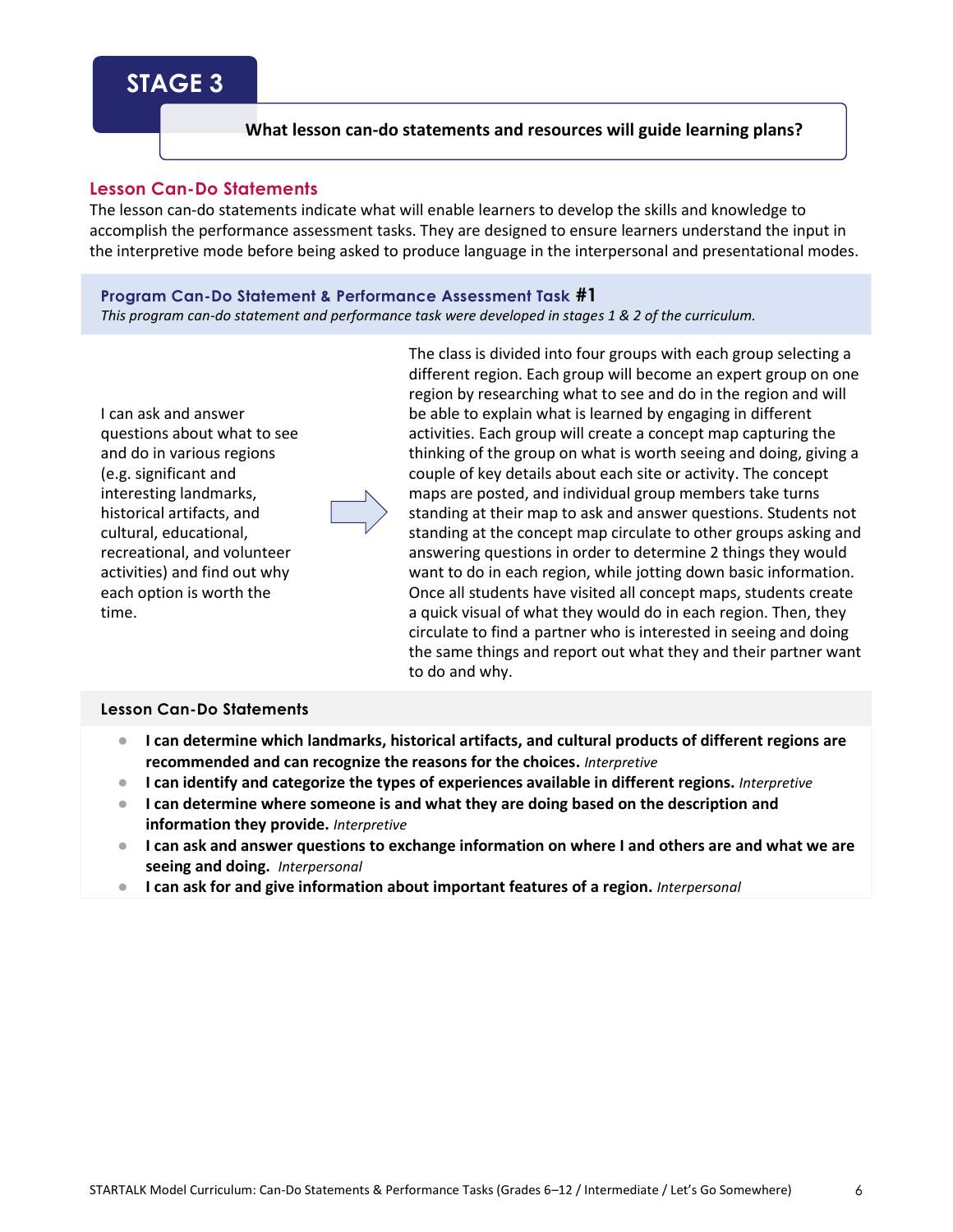**Program Can-Do Statement & Performance Assessment Task #2** *This program can-do statement and performance task were developed in stages 1 & 2 of the curriculum.*

I can discuss unexpected experiences when traveling and compare how I and others dealt with these challenges and suggest ways to avoid such experiences in the future.



Students read about or watch a video that depicts an unexpected travel experience. They brainstorm things that have happened to them in the past or might have happened on a trip. They select an image to represent their real or imagined experience, or jot down a brief summary of it. They interview others in the class sharing details from their stories. As they talk with others, they make notes to group the stories – as funny, dangerous, costly, cultural misunderstandings, etc. Finally, two students pair up to determine how different experiences could have been avoided.

# **Lesson Can-Do Statements**

- **I can recognize and sequence key details about unexpected travel experiences.** *Interpretive*
- **I can categorize unexpected experiences by type (funny, dangerous, etc.) when I hear or read key details in a narrative.** *Interpretive*
- **I can retell the story of a personal or fictional unexpected travel experience and how it was resolved.** *Presentational*
- **I can ask questions to get more details about an unexpected experience and how it was resolved.**  *Interpersonal*
- **I can discuss different experiences while asking and answer questions to determine how the unexpected might have been avoided.** *Interpersonal*

## **Program Can-Do Statement & Performance Assessment Task #3**

*This program can-do statement and performance task were developed in stages 1 & 2 of the curriculum.*

I can ask for and give advice about what to see and do in order to experience both tourist and cultural aspects of a particular region based on my travel preferences and the preferences of others, and explain why I am making certain recommendations.

Students select images of travelers and invent a traveler profile that notes specific details about their traveler (e.g. age, interests, amount of time, budget, etc.). Each student then receives a completed profile card and plays the role of that traveler. Students work in small groups. The groups take turns interviewing one member who serves as a "traveler" and responds based on their profile card. The "traveler" answers questions about their travel preferences and asks questions to get more information about a destination. The other members of the group make note of the responses, ask follow-up or clarifying questions, and then work together to recommend a region for the traveler to visit and activities to do there. The original student agrees or disagrees with the collective recommendation, supporting their response. All students eventually get to be the "traveler".

## **Lesson Can-Do Statements**

- **I can determine the main tourist attractions in a region and key details about them and make connections between attractions and types of travelers.** *Interpretive*
- **I can identify the main cultural attractions, experiences, and key details in a region and make connections between attractions and types of travelers.** *Interpretive*
- **I can ask others questions to determine their preferences and priorities about what to see and do in a region and share my preferences and priorities.** *Interpersonal*
- **I can ask for and provide descriptions of places I know and places I would like to visit.** *Interpersonal*
- **I can ask for and make suggestions about regions to visit that fulfill my preferences and priorities and those of others.** *Interpersonal*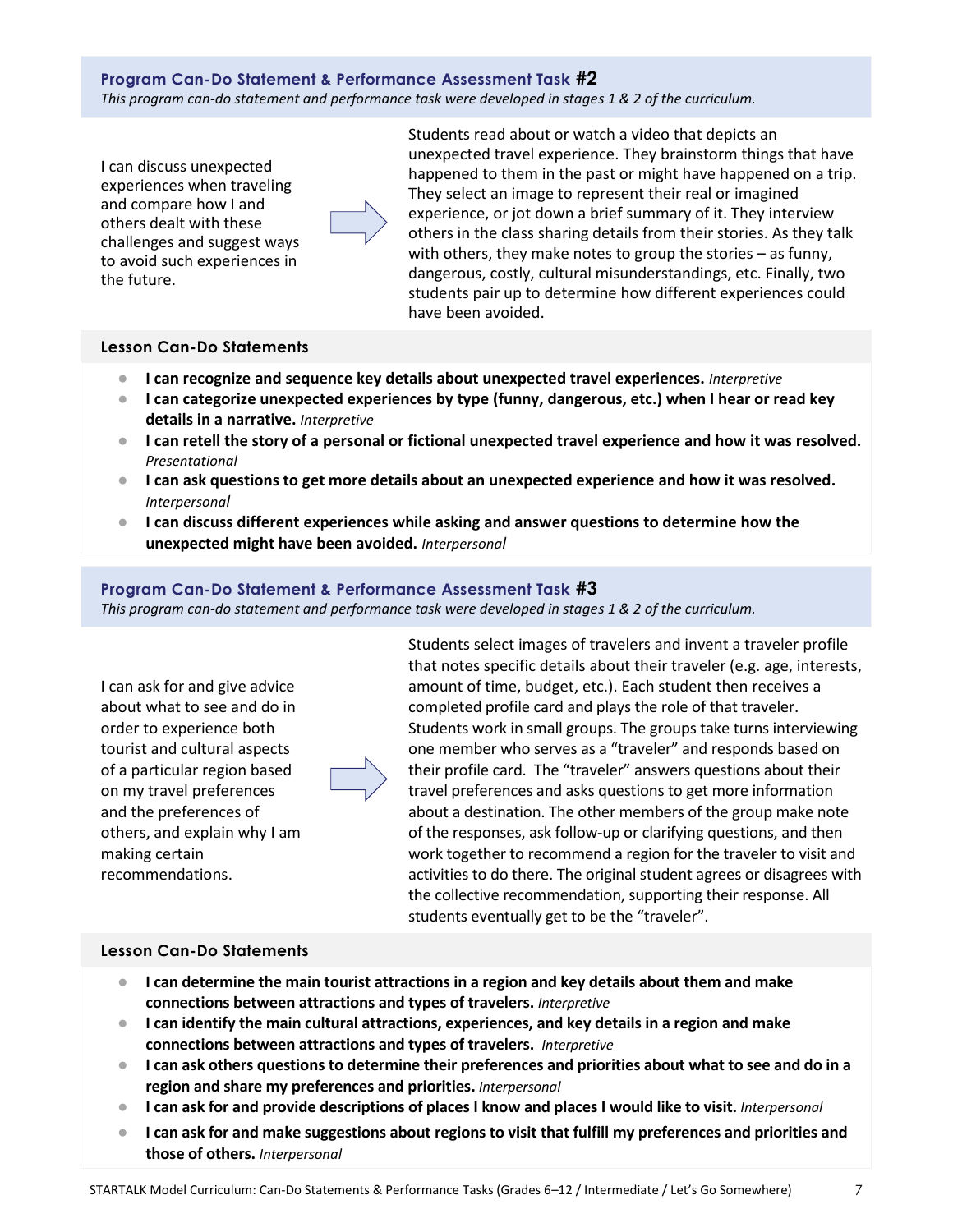**Program Can-Do Statement & Performance Assessment Task #4** *This program can-do statement and performance task were developed in stages 1 & 2 of the curriculum.*

I can share personal stories about trips I have taken and want to take in the future, while reflecting on how travel experiences impact who I am and the perspectives I have about other people and places.

The school newspaper from each student's home school wants to take a broader perspective on opportunities available for students after they complete high school. It is soliciting articles that talk about what graduates might do during a gap year before entering college. Students share past travel experiences that detail the impact travel has had on their lives and then focus on the educational, cultural, and/or recreational benefits they would gain from traveling to a particular region of a country in which the target language is spoken during a gap year. Their articles are published on an online site entitled *The Benefits of Travel during a Gap Year*.

#### **Lesson Can-Do Statements**

- **I can categorize experiences according to whether they might be of more interest to tourists or travelers.** *Interpretive*
- **I can classify gap year experiences and determine those that might be of interest to me.** *Interpretive*
- **I can explain the benefits of travel from my point of view.** *Presentational*
- **I can explain my preferences for travel identifying both tourist and traveler experiences.**  *Presentational*
- **I can tell the story of a past travel experience and share what I learned from that experience.** *Presentational*
- **I can convince others that time for travel is time well spent.** *Presentational*

#### **Program Can-Do Statement & Performance Assessment Task #5**

*This program can-do statement and performance task were developed in stages 1 & 2 of the curriculum.*

I can convince others that I have selected a travel experience that is ideally suited to my educational, cultural, or recreational interests, and give specific reasons for my choice.



Students research and explore one region as they take a virtual trip to that region. During their travels, students maintain a blog or video blog, writing a blog post daily or posting a video weekly. The posts focus on the sites they visited, the cultural artifacts and practices they observed, and their experiences interacting with others or working as a volunteer. They reflect on the immediate impact of their experiences and how these experiences will affect them in the future.

## **Lesson Can-Do Statements**

- **I can identify the advantages of volunteer tourism and connect benefits to different experiences.**  *Interpretive*
- **I can explain why I have selected a particular destination and connect what I will see and do there to my personal interests.** *Presentational*
- **I can share details about my travel experiences in ways that allow others to experience my trip vicariously.** *Presentational*
- **I can explain how I connected with the local population and detail what I learned from the experience.** *Presentational*